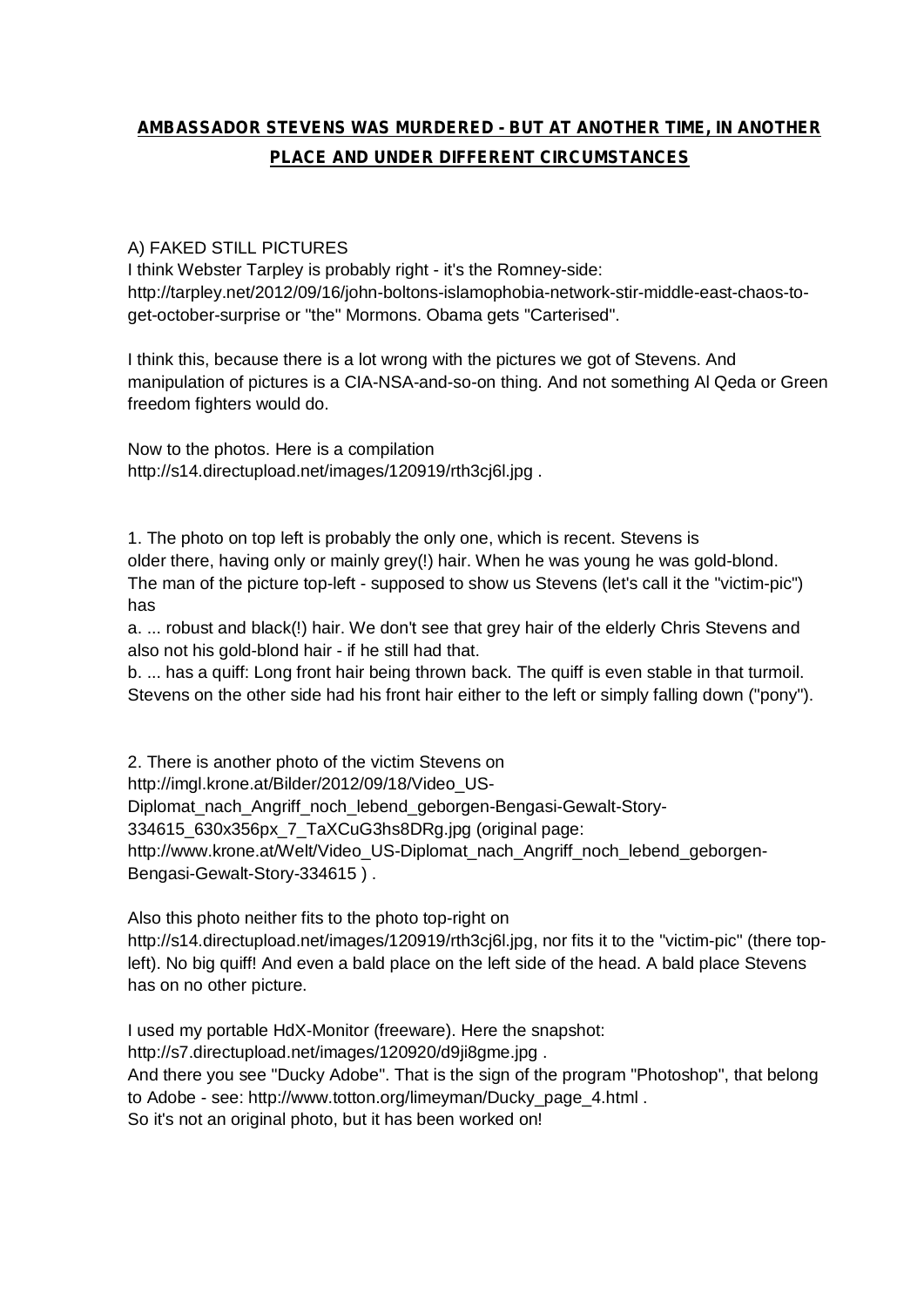3. And now back to the "victim-pic". The original photo is from <http://i.huffpost.com/gen/768610/thumbs/o-CHRIS-STEVENS-570.jpg?2> .

And my HdX-Monitor sees this: <http://s7.directupload.net/images/120920/v56s87x6.jpg> . And there you can clearly read "Photoshop"!

4. But there is even more wrong with the "victim-pic". Upload the marked picture first: <http://s14.directupload.net/images/120920/eww7wm6s.jpg> .

The light or flashlight must be on or very near to the camera (or cell phone with camera). This tells us the reflection on "Stevens'" forehead.

a. Compare the relatively small shadow of Stevens' chin ("A") with the much fatter shadow of the chin ("B") of the man, who drags him. But it should be the other way around, because Stevens has his chin much deeper to the light/camera. His(!) shadow should be fatter than that of the dragging man!

b. Viewing from the camera/light/flashlight the thumb ("C") of the big hand, at right, should have been thrown a shadow, that lays BEHIND the thumb itself. Instead the shadow has been pulled before(!) the thumb. But that is not possible and proves we see a faked photo.

c. While the index finger of that hand ("D") has no shadow at all (which it should have!) those shadows of the little finger and the thumb are much too fat ("E")! Compare this with those mini-shadows of the trousers ("E") and the black shirt of the dragging man ("F") (lighten up the picture in order to see the shadow of the black shirt)

d. The streaks of the blue jeans ("G") seem to prove a fabrication.

5. Strange also how Stevens is dressed on the "victim-pic". Let us be a bit like "Inspector Colombo" now: Because of my experience as an elderly man, I would bet, that Stevens would put greatest emphasis on his optical appearance. He would never have left the bathroom without taking a short or even longer look into the mirror.

a. This cheap short-leave shirt doesn't fit to an ambassador Stevens. Also this shirt has no collar! But Stevens has a green Jacket, we see below his left arm. And it is neither fashionable nor comfortable to have the collar of your jacket directly on the skin of your neck. Especially not in a hot summer night in Libya.

b. Also this jacket doesn't fit to an Ambassador Stevens. It is not directly ugly - but it is not 'reserved' enough for an elderly Ambassador.

And this is indeed a jacket and not the trousers of the dragging man: Prolong the little finger of the dragging man and you see the seam of the pocket of the jacket. No trousers have pockets there! Also wouldn't it make sense that the dragging man would hold his own knee. Of course he holds Stevens - and a piece of Stevens' jacket.

c. Also Stevens' trousers seem to have no crease. But Stevens didn't have to iron himself. He had staff for that - and every morning he could pick a fresh pair of trousers.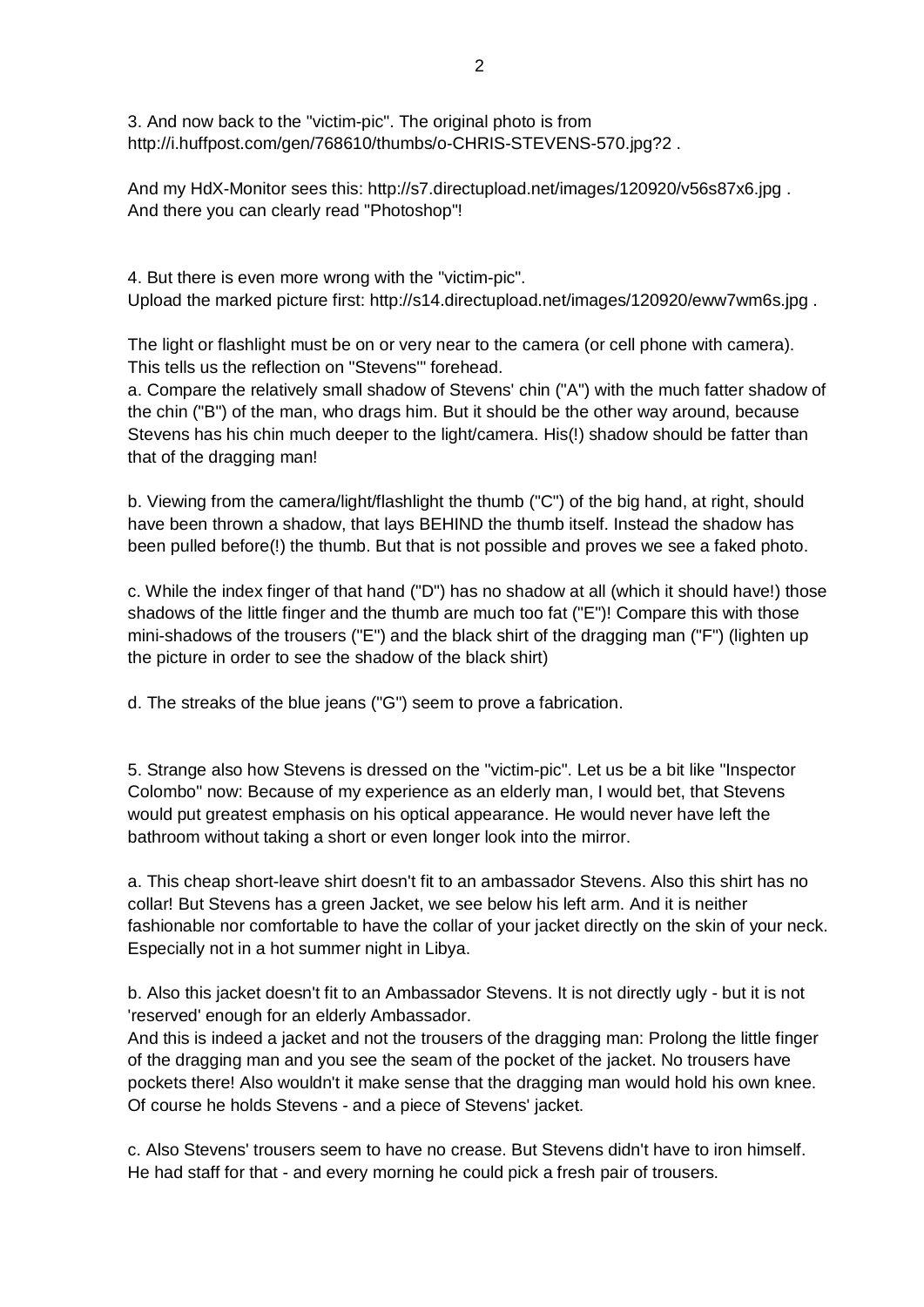d. Also his trousers seem cheap. This shining in the camera light (or flash) indicates a lot of chemical yarn.

A Stevens, who was probably a little bit vain, as think, wouldn't buy trousers like that.

6. Strange that we hear nothing of Stevens' burial. I mean: The body is getting a bit old now. And to attend the burial of a "hero" could be just the right show for Obama, having an election campaign.

7. There is even more wrong. On <http://s14.directupload.net/images/120922/aq3uz6th.jpg> you see the real Stevens on the left (from "krone.at" -see above) and the Stevens of the "victim-pic" ( <http://i.huffpost.com/gen/768610/thumbs/o-CHRIS-STEVENS-570.jpg?2> ) on the right.

And we can clearly see it's not just the hair that doesn't fit.

Also the left ear shows clearly that the "victim-pic" doesn't show the real Ambassador Stevens.

a. The real Stevens left ear has a very fine bead ("H") - while the victim-Stevens has a fat and flat bead").

b. The ear of the victim-Stevens bends inward (to the beckhead) at the end - and so disappears from the camera ("I"). The ear of the real Stevens (left) doesn't bent backwards at all!

c. Also the many creases at the real Stevens' left ("J") eye cannot be found with the victim-**Stevens** 

# B) FAKED VIDEOS

Also the videos are strange and manipulated! On

<http://www.youtube.com/watch?v=OrSUJ3bxxvU> You hardly can see (the alleged) Stevens. Stevens has mostly being cut out!

From the same(!) camera - to my observation - we find the video: "Libyans trying to help US Ambassador Chris Stevens" - <http://www.youtube.com/watch?v=tRWqwnx0xuU> . Here appears what has been cut out in the first video at 1:17: We can see something of Stevens. But as soon as light gets in his face somebody - purposely!! - blocks us from taking a better look at the lit face of "Stevens".

But also this video has cuts! WHY? If it's a historical document no one would make a cut even if a boring minute or two where left in the video.

Also: At 1:02 "Stevens'" shirt is still down. Why was it later pulled up so brutally?! I think this is all arranged - like the guy who blocks us as soon as we want to take a closer look.

Also this: The photo "victim-pic" [\(http://s14.directupload.net/images/120920/eww7wm6s.jpg](http://s14.directupload.net/images/120920/eww7wm6s.jpg) or <http://i.huffpost.com/gen/768610/thumbs/o-CHRIS-STEVENS-570.jpg?2> ) shows "Stevens" being put into a sitting position and somebody takes his cell phone into his mouth. But this scene is obviously staged, because this scene should also appear in those videos. But it doesn't! Nowhere do we see that the upper part of Stevens' body is lifted to a sitting position!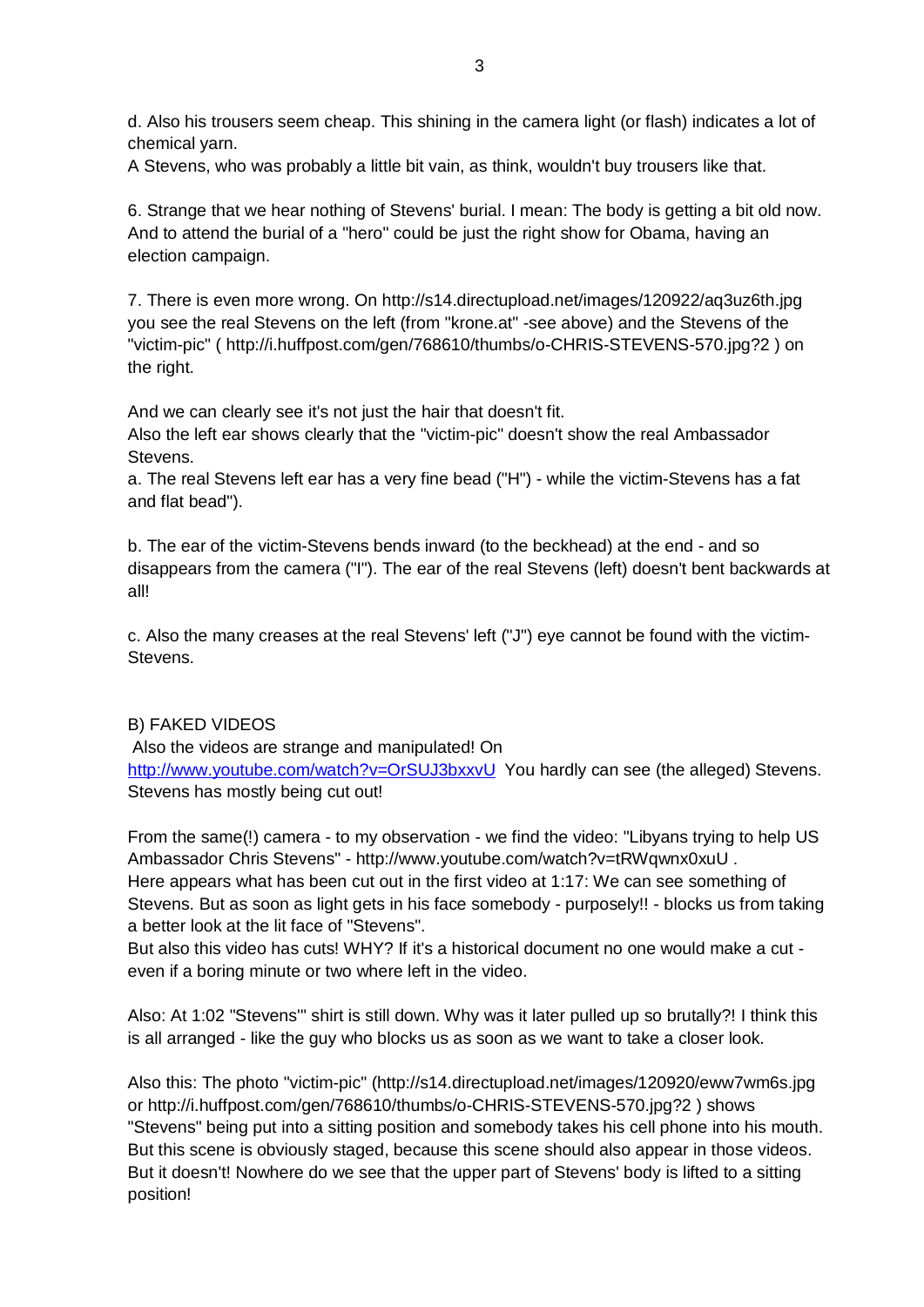Also this: If this was Stevens -why does he not communicate. Yes, if he had fainted (being poisoned from smoke) this would be explainable. But in my snapshots you will see that his eyes are open. And he neither speaks not makes gestures. THAT IS ABSURD! ( I would have ask for an ambulance car or I would have asked "does someone speak English" or something.

Now to my snapshots from a video of a German newspaper, as it seems a bit clearer to me: [http://www.welt.de/politik/article109290441/Video-soll-US-Botschafter-noch-am-Leben](http://www.welt.de/politik/article109290441/Video-soll-US-Botschafter-noch-am-Leben-)zeigen.html .

# My conclusions ahead:

1. The person we see in these snapshots doesn't even resemble Chris Stevens. Yes the person shown could be a Caucasian - but also a Libyan.

2. The red spot over the victim-Stevens' left eye cannot be seen. Though the quality of my snapshots is not good, I think we should have been able to see it.

3. The biggest mistake of those fakers was this. I think stay staged the victim-pic, with the sitting Stevens with some young man, then they photo shopped over and changed the face to Stevens face. But here they made the mistake to copy a face of Stevens he had 10-15 years earlier. Stevens was 52 years old. And they copied the Stevens you find on <http://s14.directupload.net/images/120919/rth3cj6l.jpg> second in the second row (with flag in background). But Stevens was then certainly only about 40 years old. In the year 2012 Stevens had a lot of grey(!) hair like in the picture at top-right. Or like on the left side of this picture: <http://s14.directupload.net/images/120922/aq3uz6th.jpg> .

#### Here the snapshots

- a. <http://s7.directupload.net/images/120924/rqv48e4g.jpg>
- b. <http://s1.directupload.net/images/120924/668vaol7.jpg>
- c. <http://s14.directupload.net/images/120924/94tjry4n.jpg>
- d. <http://s7.directupload.net/images/120924/eknbqedp.jpg>

# 4. MORE QUESTIONS

a. With the videos it is strange that they stop so early. Why? Stevens was (allegedly) put into car to the hospital. Why don't we see this? Why is Stevens hardly ever to be seen in those videos.

b. Above I asked why Stevens, who is awake and has his eyes open, doesn't say a word. But we must also ask, why those Al Qeda people never ask him "How are You - Do You feel pain somewhere?", "Do You want some water to drink?", "Shall we call someone of Your embassy?"

c. Also they put Stevens to the ground. Why is he not put on a chair or a table or on a soft mattress or some blankets or on something soft?

d. Why is no news corporation eager to show us that house and that room where those videos play. It would be news for e. g. CNN to show us the house 'here it was that the nice Al Qeda rescued Stevens to'?

e. Why is no news corporation eager to interview those Al Qeda people we see in that video?

C) WHY THIS FAKE